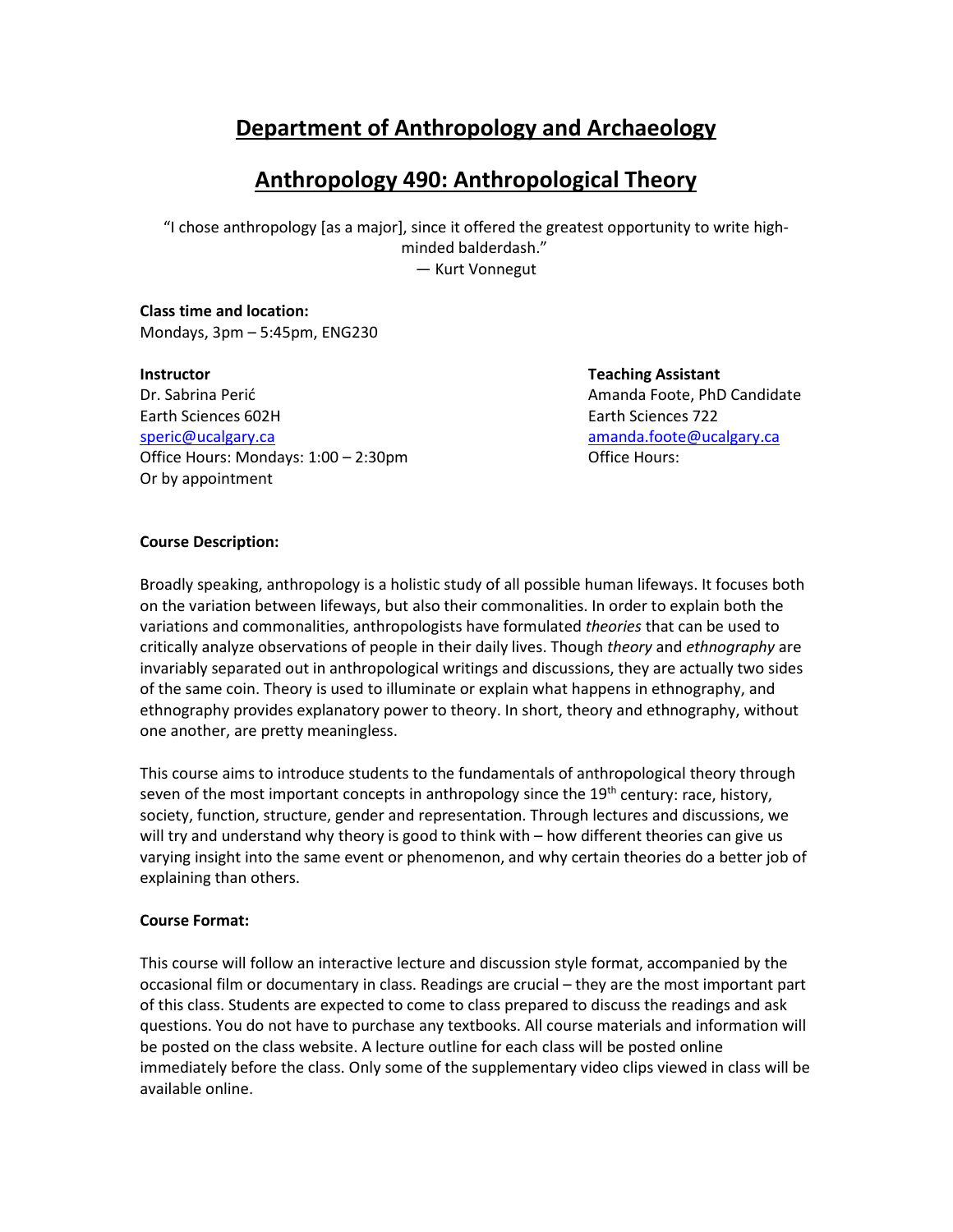#### **Learning Outcomes:**

This is an intensive introductory course to anthropological theory. By the end of this course, students should be able to:

- Read anthropological theory critically and analytically;
- Identify different anthropological schools of thought and thematic continuities/discontinuities between them;
- Summarize critically the main anthropological theories presented both in class discussion, and also in a coherent manner in writing;
- Evaluate critically the plausibility of claims and theories proposed by scholars;
- Apply anthropological theories to better understand everyday practices, local and global events, and ethnographic evidence;
- Work to apply anthropological theories in both individual and group contexts.

#### **Course Assignments and Assessment:**

In addition to the readings, students are expected to complete **5 reading reflection forms** throughout the course of the semester, and an **Anthropological Theory Textbook Project**, comprising of a textbook draft plan, a chapter draft, introduction draft and final textbook**.** 

Students will be evaluated on the basis of a 100-point system:

| 25% |
|-----|
| .5% |
| 20% |
| 15% |
| 40% |
|     |

The final mark out of 100, will then be converted to a letter grade as follows:

| A+   | $94.9 - 100\%$  |              | $89.9 - 94.8\%$ | Д-        | 84.9 – 89.8%    |
|------|-----------------|--------------|-----------------|-----------|-----------------|
| $R+$ | 79.9 – 84.8%    |              | $74.9 - 79.8\%$ | $R_{\pm}$ | 70.9 – 74.8%    |
| $C+$ | $66.9 - 70.8\%$ | $\mathbf{C}$ | $62.9 - 66.8\%$ | $\Gamma$  | $58.9 - 62.8\%$ |
| D+   | 54.9% - 58.8%   | D.           | $49.9 - 54.8\%$ | -F.       | 49.8% and below |

#### **Assignment details:**

Reading Reflections:

• Students are expected to fill in the Reading Reflection form (see D2L website) for 5 weeks worth of reading – that is, they must hand in 5 forms throughout the course of the semester. You will notice that there are 9 opportunities to hand in reading reflections – you only have to give in reading reflections on 5 of those 9 opportunities. You are given a few extra opportunities to account for weeks that may be really busy and you may not have time to do a reading reflection.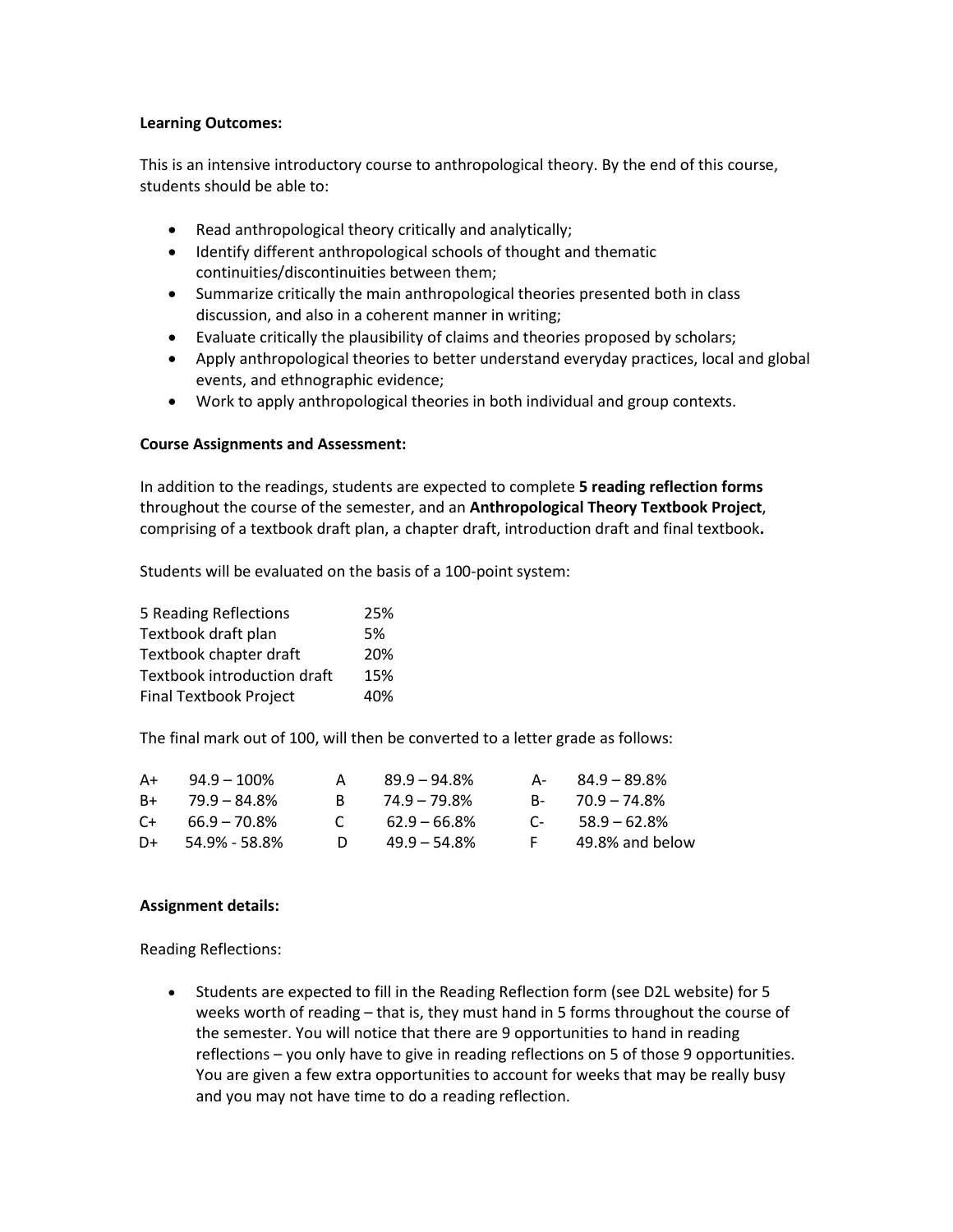- Reading Reflection forms are meant to summarize what you have learned over the course of the week, and not only clarify some of your ideas about the readings, but also help you with thinking about your final assignment. You can also come back to these forms for a refresher throughout your undergraduate time in Anthropology!
- The Reading Reflection form must **be printed out, filled out to completion by hand***,* and **handed in on Monday the following week, at the beginning of class.** For example, if you are doing a reading reflection for Week II, you must hand the reading reflection in on the Monday of Week III. You **cannot** hand in, for example, a reading reflection for Week II on Monday of Week IV. Look at your calendar in advance, pick out the reflections you will do and hand them in **on their due date**.
- You can only hand in paper copies of your reading reflections at the beginning of class. **No emailed reflections will be accepted**.
- **No late reflections will be accepted.** Late reflections will automatically receive a grade of zero.

#### Textbook Project:

Throughout the semester, students will be engaged in the production of an Anthropological Theory Textbook. As a part of this textbook project, they will complete 4 assignments at different points in this semester. Students will be divided into groups of (approximately) 5 students. The final textbook will be handed in at the end of the semester via the D2L Dropbox or via email. Each student will be responsible for one chapter in the textbook – for example, if there are 5 students in the group, the product will be a 5 chapter textbook; if there are 6 students in the group, the product will be a 6 chapter textbook. Each chapter should address one of the themes in this class (for example, race, history, society, function, structuralism, poststructuralism etc). In preparing the final textbook, students will complete several assignments along the way. This project aims to prepare students to work in both individually-driven ways, as well as in group settings.

In Week III, students will receive their group assignments, and can begin preparing their final assignment from this point in the class forward.

The first assignment is a **Textbook Draft Plan** and is due on <u>Monday</u>, October 7<sup>th</sup> or Monday, October 21<sup>st</sup> in class. The draft plan will be written jointly by the group and include, a table of contents (including chapter assignments), and a short summary of each chapter, with a relevant chapter bibliography. The draft plan can be no shorter than 2 pages double spaced with 12 pt font, but no longer than 3 pages double spaced with 12 pt font. Students will be evaluated jointly for this project, and will receive the same grade, which will be worth 5% of the total grade.

The second assignment is a Textbook Chapter Draft and is due on Monday, November 4<sup>th</sup> in class. Each student will be responsible for putting together a rough draft of their textbook chapter. The draft can be no shorter than 3 pages double spaced with 12 pt font (approx.. 750 words), but no longer than 4 pages double spaced with 12 pt font (approx. 1000 words). Page limits do not include the bibliography. Each student's draft chapter will be individually evaluated, and is worth 20% of the final grade.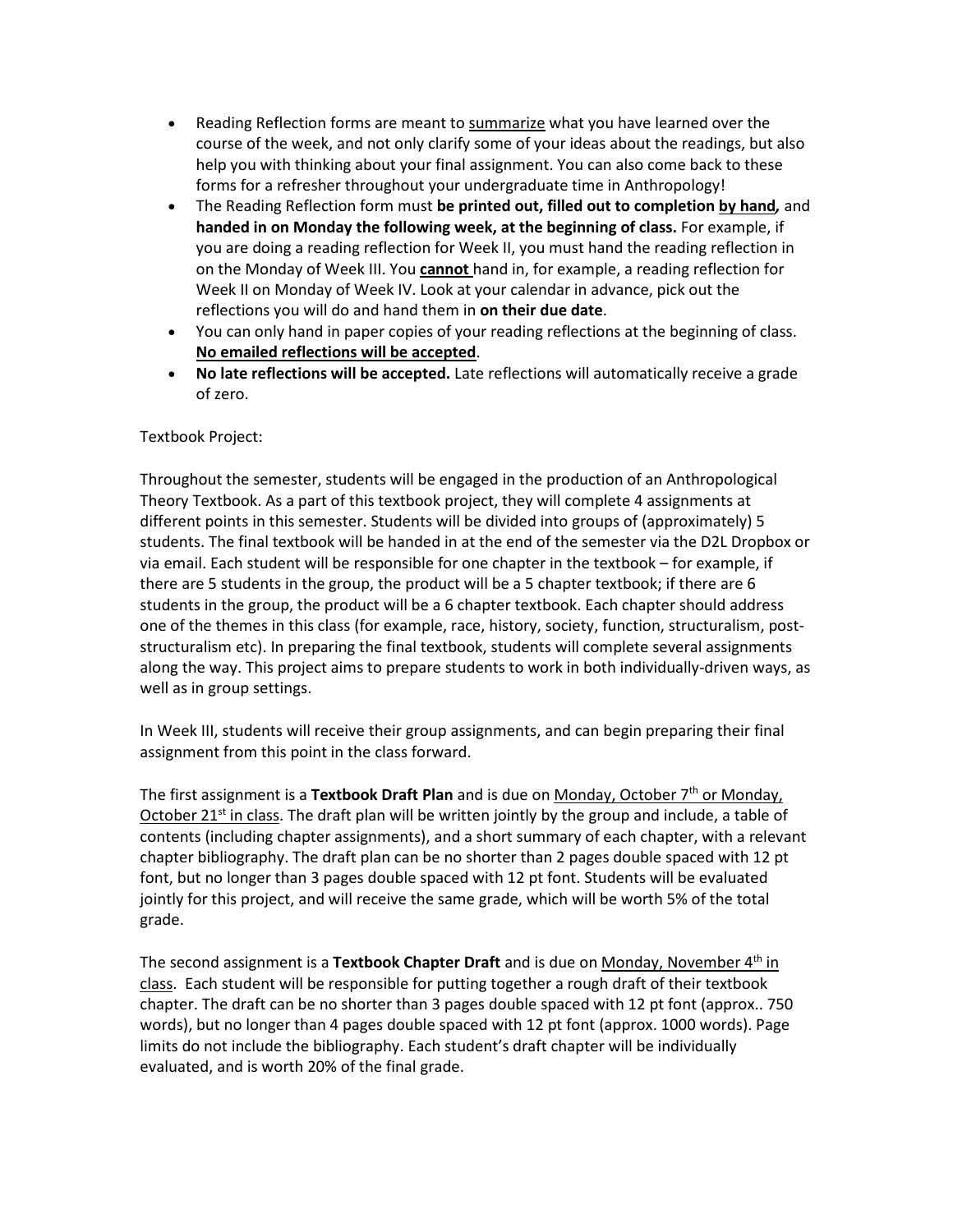The third assignment is a **Textbook Introduction Draft** and is due on Monday, November 25<sup>th</sup> in class. The Textbook Introduction Draft will be jointly written by all of the members of the textbook group. The draft can be no shorter than 2 pages double spaced with 12 pt font (approx. 500 words), but no longer than 3 pages double spaced with 12 pt font (approx. 750 words). The introduction will summarize the goals of your textbooks, why you have chosen the chapters you have, summarize the chapters, and elaborate an argument on the role that you think theory plays in thinking about the world around us. Page limits do not include the bibliography. Students will be evaluated jointly for this project, and will receive the same grade, which will be worth 15% of the total grade.

The Final Textbook Project is due via D2L Dropbox or email on Monday, December 16<sup>th</sup> by 4pm. The final textbook project will contain a jointly written introduction of no more than 6 pages double spaced 12 pt font (approx. 1500 words). Additionally, each student will write a chapter of the textbook; each chapter can be no shorter than 6 pages double spaced with 12 pt font (approx. 1500 words), but no longer than 8 pages double spaced with 12 pt font (approx.. 2000 words). Page limits do not include the bibliography.

Each member of the group will be responsible for writing one chapter of the textbook, and each chapter will be evaluated individually. The group will also write a joint introduction, for which they will be evaluated together (and receive the same grade for this portion of the project). The total possible points per student for this project will be 40. The student's chapter contribution will be evaluated out of 30, and the joint introduction will be evaluated out of 10, making for a total 40 points for this assignment.

**The Final Textbook** can be submitted either as a PDF, or can be designed and submitted as a non-live webpage.

**Full assignment descriptions as well as grading templates will be provided for each assignment well in advance of the due date on the class D2L webpage**.

#### **PLAGIARISM AND CHEATING**

Plagiarism: "to steal and pass off the ideas or words of another as one's own" (Webster's). Plagiarism will not be tolerated and will automatically result in a failing grade for the submission. Any student caught plagiarizing will also be subject to additional University sanctions. Students are expected to be familiar with the Department of Anthropology and Archaeology's policy on intellectual honesty

#### **DEFERRED EXAMS:**

A student who is absent from a test for legitimate reasons must discuss an alternative course of action with the instructor. The instructor at their discretion may transfer the percentage weight for the test to the final examination, if there is a final examination in the course, set another test, etc. An instructor will normally make this decision on the basis of verbal information provided by the student. In the event that an instructor feels that they cannot judge the veracity of the information provided, Students must be aware that they are responsible for payment of any charge associated with the medical assessment and documentation as this service falls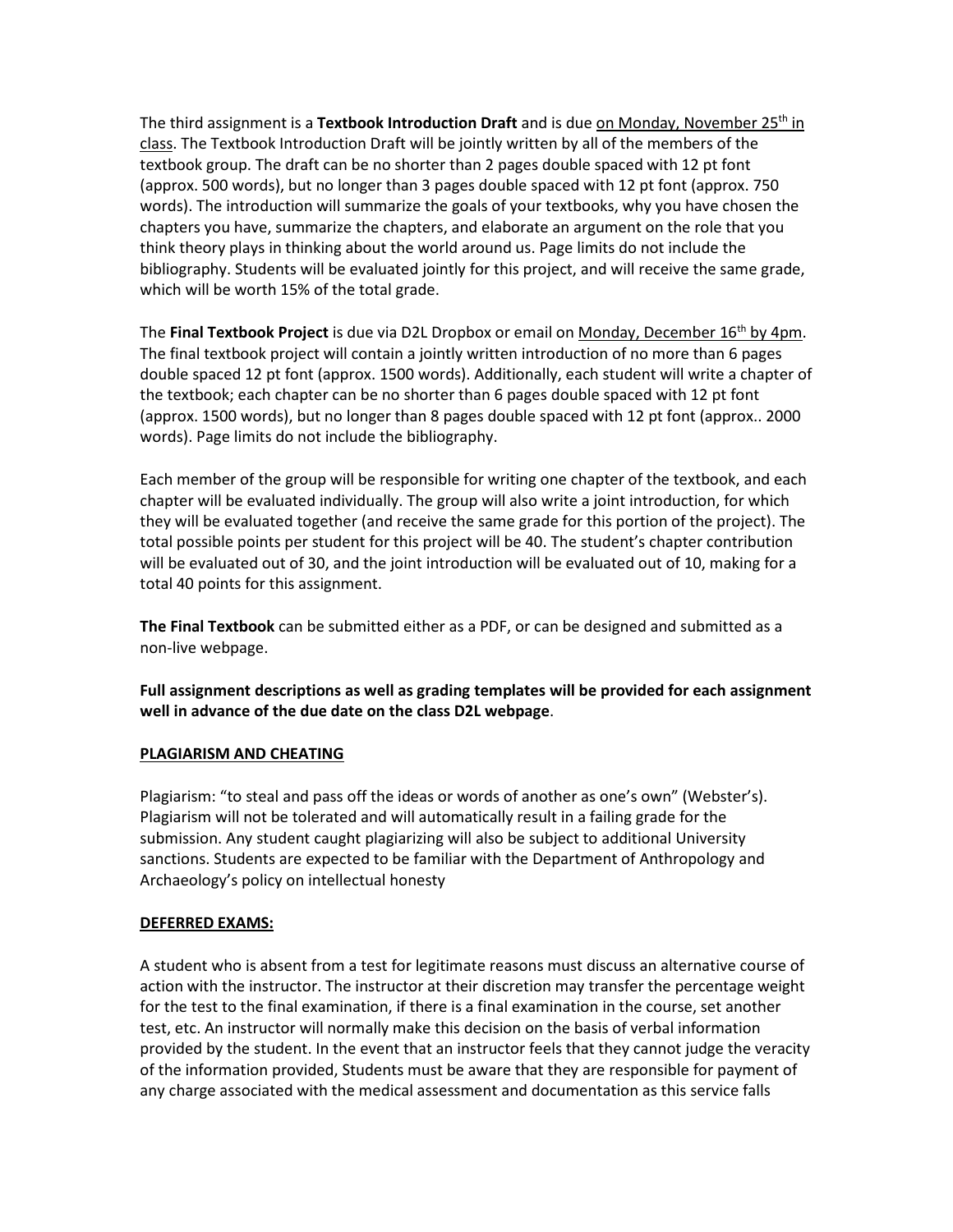outside the realm of services provided by the Provincial Health Care Plan. Deferral of the final exam requires Registrar approval.

#### **ACADEMIC ACCOMMODATIONS**

#### **<http://www.ucalgary.ca/access/accommodations/policy>**

Students needing an Accommodation because of a Disability or medical condition should communicate this need to Student Accessibility Services in accordance with the Procedure for Accommodations for Students with Disabilities

Students needing an Accommodation based on a Protected Ground other than Disability, should communicate this need, preferably in writing, to the instructor of this course.

#### **ACADEMIC INTEGRITY**

Academic integrity is essential to the pursuit of learning and scholarship in a university, and to ensuring that a degree from the University of Calgary is a strong signal of each student's individual academic achievements. As a result, the University treats cases of cheating and plagiarism very seriously. Non-academic integrity also constitutes an important component of this program.

For detailed information on what constitutes academic and non-academic misconduct, please refer to the following link:<http://www.ucalgary.ca/pubs/calendar/current/k-2-1.html>

All suspected cases of academic and non-academic misconduct will be investigated following procedures outlined in the University Calendar. If you have questions or concerns about what constitutes appropriate academic behavior or appropriate research and citation methods, you are expected to seek out additional information on academic integrity from your instructor or from other institutional resources.

Where there is a criminal act involved in plagiarism, cheating or other academic misconduct, e.g., theft (taking another student's paper from their possession, or from the possession of a faculty member without permission), breaking and entering (forcibly entering an office to gain access to papers, grades or records), forgery, personation and conspiracy (impersonating another student by agreement and writing their paper) and other such offences under the Criminal Code of Canada, the University may take legal advice on the appropriate response and, where appropriate, refer the matter to the police, in addition to or in substitution for any action taken under these regulations by the University

#### **TEACHING EVALUATIONS / USRIS (Universal Student Ratings of Instruction)**

At the University of Calgary, feedback provided by students through the Universal Student Ratings of Instruction (USRI) survey provides valuable information to help with evaluating instruction, enhancing learning and teaching, and selecting courses. Your responses make a difference, please participate! Website: http://www.ucalgary.ca/usri/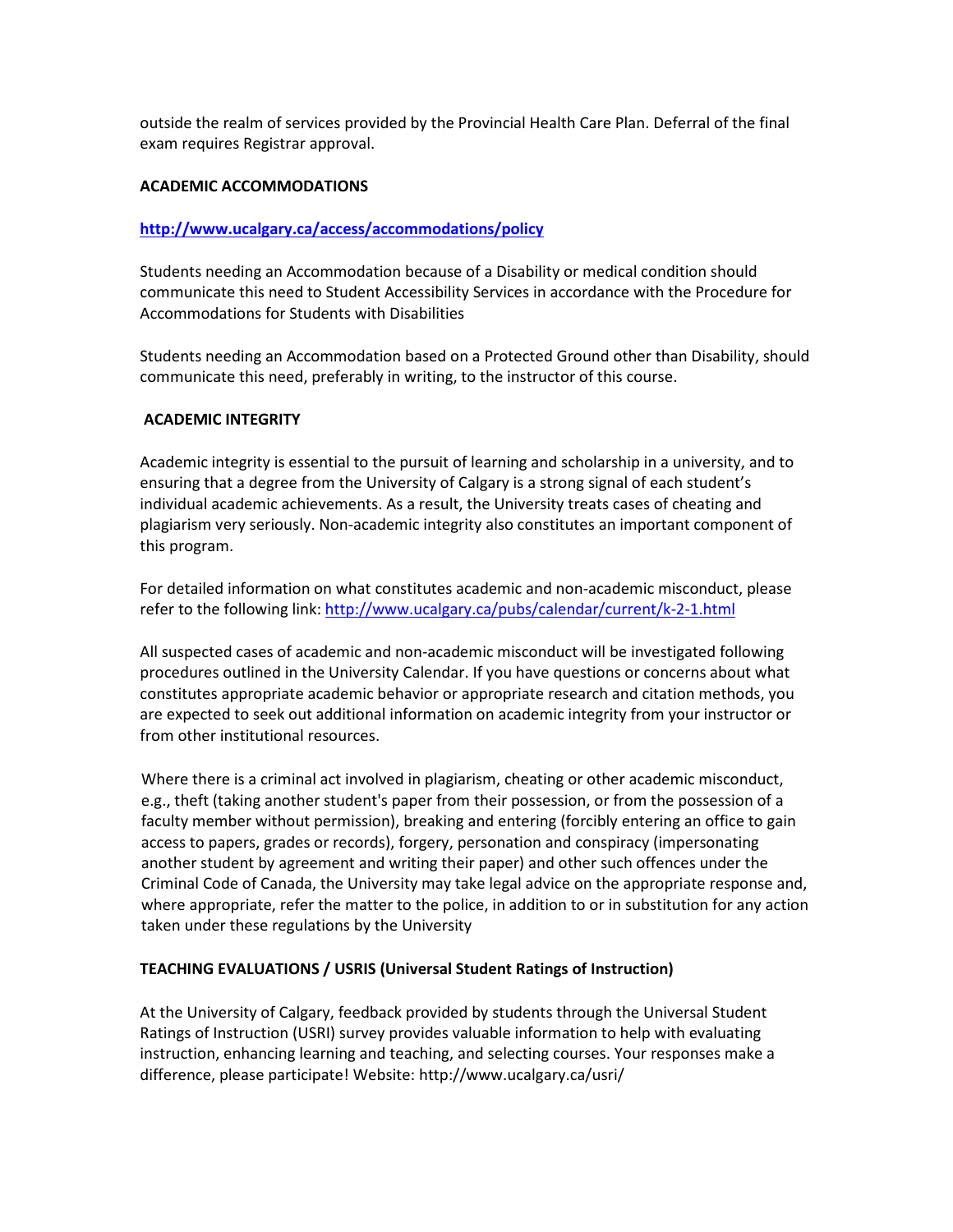#### **Writing Across the Curriculum**

Writing skills are not exclusive to English courses and, in fact, should cross all disciplines. The University supports the belief that throughout their University careers, students should be taught how to write well so that when they graduate their writing abilities will be far above the minimal standards required at entrance. Consistent with this belief, students are expected to do a substantial amount of writing in their University courses and, where appropriate, members of faculty can and should use writing and the grading thereof as a factor in the evaluation of student work. The services provided by the Writing Support, part of the Student Success Centre, can be utilized by all undergraduate and graduate students who feel they require further assistance

**Emergency Evacuation Assembly Points:** In the event of an emergency that requires evacuation, please refer to the following link to become familiar with the assembly points for the class: **<http://www.ucalgary.ca/emergencyplan/assemblypoints>**

**Freedom of Information and Protection of Privacy Act:** Freedom of Information and Protection of Privacy Act

The University of Calgary is committed to protecting the privacy of individuals who work and study at the University or who otherwise interact with the University in accordance with the standards set out in the Freedom of Information and Protection of Privacy Act. Please refer to the following link for detailed information**[: http://www.ucalgary.ca/legalservices/foip](http://www.ucalgary.ca/legalservices/foip)**

**The Department of Anthropology and Archaeology's FOIP (Freedom of Information and Privacy)** policy requires all reports/examinations to be returned to students during class time or the instructor's office hours. Any term work not picked up will be placed in the Anthropology and Archaeology Office (ES620) for distribution. Any student not wishing to have their work placed in the office must make alternative arrangements with the course instructor early in the term.

**Safewalk Information:** Campus Security, in partnership with the Students' Union, provides the Safewalk service, 24 hours a day to any location on Campus including the LRT, parking lots, bus zones and University residences. Contact Campus Security at (403) 220-5333 or use a help phone, and Safewalkers or a Campus Security Officer will accompany you to your campus destination.

#### **Information about Academic Accommodations:**

It is the student's responsibility to request academic accommodations according to the University policies [\(ucalgary.ca/access/accommodations/policy\)](https://ucalgary.ca/access/accommodations/policy) Students requesting an Accommodation on the basis of Disability are required to register with Student Accomodation Services (SAS) by submitting a Request for Accommodation in accordance with the Procedure for Accommodations for Students with Disabilities

[\(https://www.ucalgary.ca/policies/files/policies/procedure-for-accommodations-for-students](https://www.ucalgary.ca/policies/files/policies/procedure-for-accommodations-for-students-with-disabilities.pdf)[with-disabilities.pdf\)](https://www.ucalgary.ca/policies/files/policies/procedure-for-accommodations-for-students-with-disabilities.pdf). SAS will issue a Letter of Accommodation, which must be presented to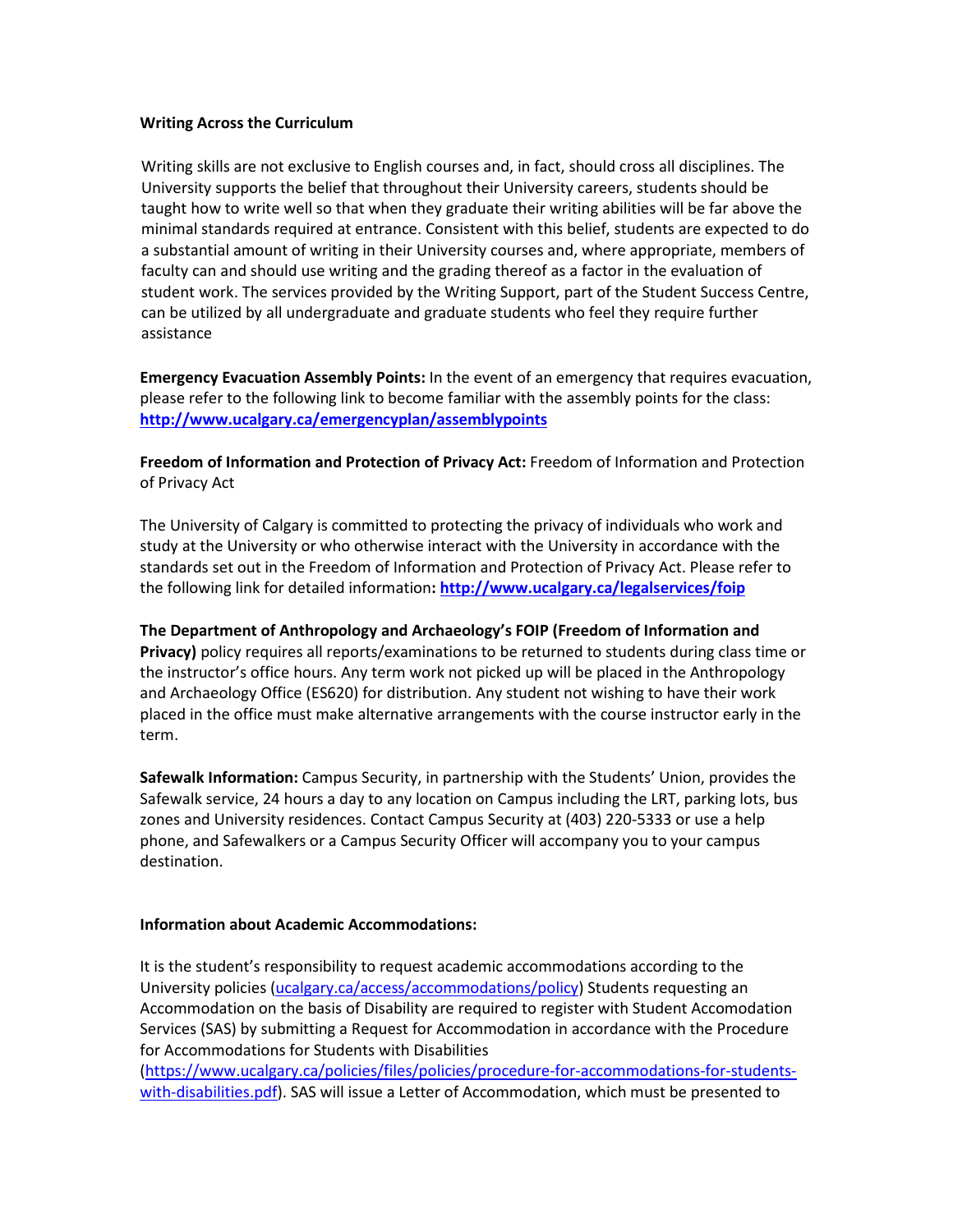either designated contact person within the Department or the appropriate Instructors within 10 days of the beginning of term. Students needing an Accommodation in relation to their coursework or to fulfil requirements for a graduate degree, based on a Protected Ground other than Disability, should communicate this need, preferably in writing, to their Instructor or the Department Head/Dean or to the designated contact person in their Faculty.

#### **FOIP:**

The University of Calgary is committed to protecting the privacy of individuals who work and study at the University or who otherwise interact with the University in accordance with the standards set out in the Freedom of Information and Protection of Privacy Act. The Department of Anthropology and Archaeology keeps exams and any term work not picked up for a minimum of one year after which it is destroyed. Please refer to the following link for detailed information[: http://www.ucalgary.ca/legalservices/foip](http://www.ucalgary.ca/legalservices/foip)

#### **A note on instructor intellectual property:**

Lectures, demonstrations, performances, and any other course material provided by an instructor includes copyright protected works under the Copyright Act and all forms of electronic or mechanical recording of lectures, laboratories, tutorials, presentations, performances, electronic (computer) information, the duplication of course material, and to the translation of recordings or transcriptions of any of these materials to another form by electronic or mechanical means by students is not permitted, except.

- o As a formal accommodation as assessed by the Student Accessibility Services and only for individual private study and only at the discretion of the instructor. With the permission of the instructor, students without a formal accommodation may audio record lectures, provided that the student and instructor sign a release form available from departmental and faculty offices. A copy of the Release form shall be retained by the instructor and by the department in which the course is offered. Any audio recording by students is permitted only for the purposes of private study by the individual student. Students may not distribute, email or otherwise communicate these materials to any other person.
- o For any other use, whether by duplication, transcription, publication, sale or transfer of recordings, written approval must be obtained from the instructor for the specific use proposed.
- o Any use other than that described above (e.g. distributing, emailing or otherwise communicating these materials to any other person, constitutes academic misconduct and may result in suspension or expulsion.
- o Students are encouraged to make notes of classroom discussions, lectures, demonstrations etc.

### **Copyright Legislation:**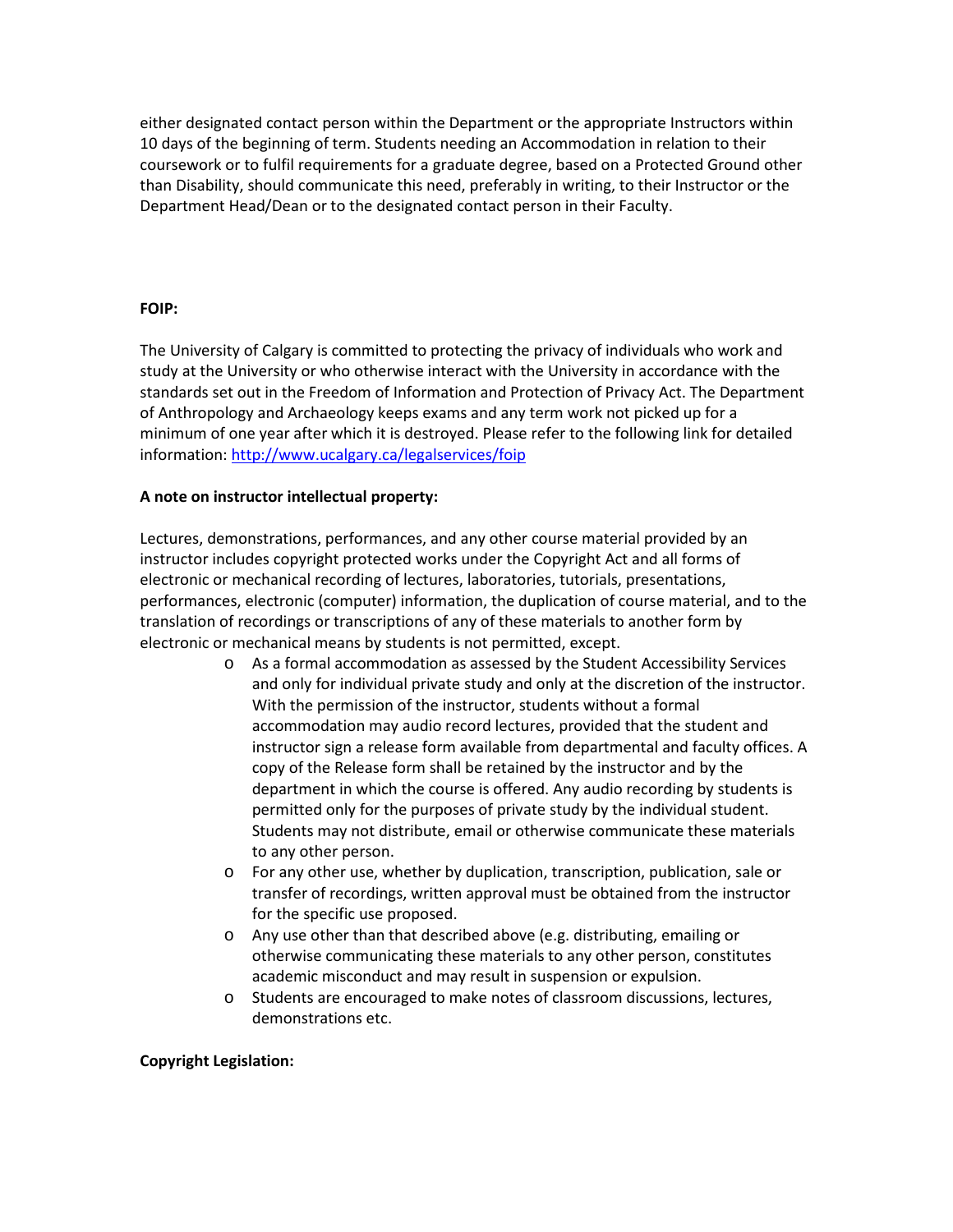All **students** are required to read the University of Calgary policy on Acceptable Use of Material Protected by Copyright [\(www.ucalgary.ca/policies/files/policies/acceptable-use-of-material](http://www.ucalgary.ca/policies/files/policies/acceptable-use-of-material-protected-by-copyright.pdf)[protected-by-copyright.pdf\)](http://www.ucalgary.ca/policies/files/policies/acceptable-use-of-material-protected-by-copyright.pdf) and requirements of the copyright act [\(https://laws](https://laws-lois.justice.gc.ca/eng/acts/C-42/index.html)[lois.justice.gc.ca/eng/acts/C-42/index.html\)](https://laws-lois.justice.gc.ca/eng/acts/C-42/index.html) to ensure they are aware of the consequences of unauthorized sharing of course materials (including instructor notes, electronic versions of textbooks etc.). Students who use material protected by copyright in violation of this policy may be disciplined under the Non-Academic Misconduct Policy.

#### **A note on academic honesty:**

The University expects Students to conduct Academic Activities with integrity and intellectual honesty and to recognize the importance of pursuing and transmitting knowledge ethically. "Academic Misconduct" includes such things as Cheating, Falsification; Plagiarism, Unauthorized Assistance and failure to comply with exam regulations or an Instructor's expectations regarding conduct required of Students completing academic assessments. Academic Misconduct is a serious form of intellectual dishonesty with significant consequences. Students who participate in, or encourage the commission of, Academic Misconduct will be subject to disciplinary action, which could include Probation, Suspension, or Expulsion from the University. For more information, see the Student Academic Misconduct Policy [\(https://www.ucalgary.ca/policies/files/policies/student-academic-misconduct-policy.pdf\)](https://www.ucalgary.ca/policies/files/policies/student-academic-misconduct-policy.pdf)

Phew, that was exhausting. On to the course material and schedule.

**Required books for purchase: NONE! YAY!**

Please note: the readings marked "\*In class" DO NOT have to be read in advance. They will be read and discussed in class.

### **Week I. September 9 - Introduction to Theory**

Discussion of course outline and assignments

bell hooks. (1991). Theory as liberatory practice. *Yale JL & Feminism*, *4*, 1. [http://www.csub.edu/~mault/hooks2.pdf](http://www.csub.edu/%7Emault/hooks2.pdf)

Deloria, Vine. (1969) *Custer died for your sins: An Indian manifesto*. Norman: University of Oklahoma Press. Excerpts. Please read "Anthropologists and Other Friends," pp 1-20.

<http://sfbay-anarchists.org/wp-content/uploads/2017/11/indians-and-anthropologists.pdf>

**\*In class:**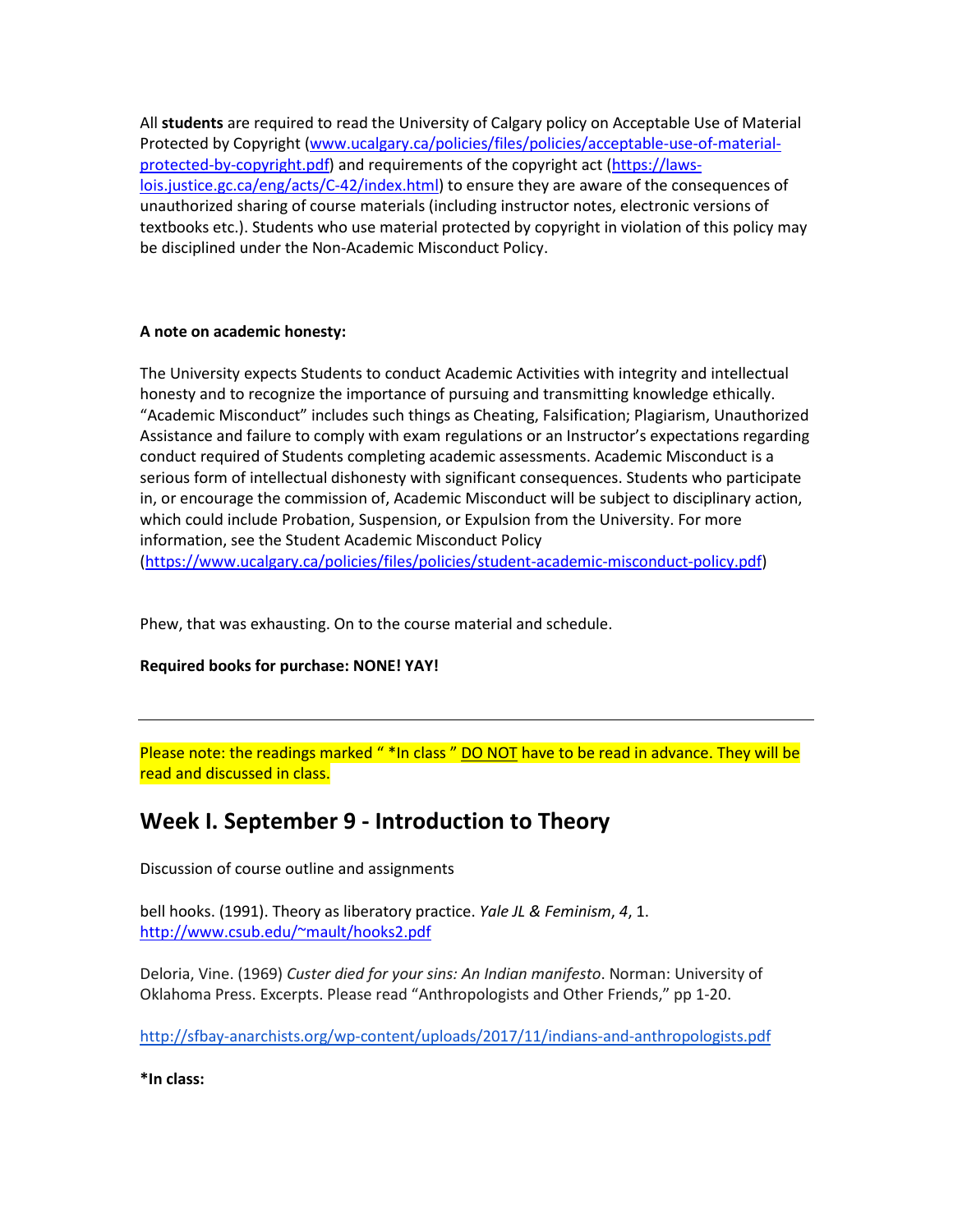Sahlins, Marshall. (2013) "Captain James Cook; or, The Dying God" in Sahlins, M. (2013). *Islands of history*. Chicago: University of Chicago Press. Excerpts.

Obeyesekere, Gananath. (1997). *The apotheosis of Captain Cook: European mythmaking in the Pacific*. Princeton: Princeton University Press. Excerpts

# **Week II. September 16 - Race, Biology and the Study of Difference**

#### **\*\*\*NO READING REFLECTION IS DUE TODAY.**

#### **Predecessors: Colonialism and Race in the 19th century**

de Gobineau, Joseph Arthur (1856). The Moral and Intellectual Diversity of Races (originally Essai sur l'inégalité des races humaines [1853-1855], four volumes). Philadelphia: J.B. Lippincott. Read Chapter XVI.

[http://media.bloomsbury.com/rep/files/primary-source-131-gobineau-the-inequality-of-the](http://media.bloomsbury.com/rep/files/primary-source-131-gobineau-the-inequality-of-the-human-races.pdf)[human-races.pdf](http://media.bloomsbury.com/rep/files/primary-source-131-gobineau-the-inequality-of-the-human-races.pdf)

#### **Is race biological? The American Challenge**

Boas, Franz. (1912). Changes in the bodily form of descendants of immigrants. *American Anthropologist*, *14*(3), 530-562. [\(ucalgary link\)](http://www.jstor.org.ezproxy.lib.ucalgary.ca/stable/pdf/663102.pdf)

#### **SO WHAT, Joseph Arthur and Franz? Race as Constructed**

Brodkin, Karen B. (1995). "How Did Jews Become White Folks?" In Race, Steven Gregory and Roger Sanjek eds. pp.274-282. New Brunswick, NJ: Rutgers University Press.

<http://nelsonssociology101.weebly.com/uploads/2/6/1/6/26165328/jews.pdf>

#### **\*In class:**

Rosenberg, Yair. (2017) "Jews will not replace us: Why white supremacists go after Jews." In Washington Post. August 14.

[https://www.washingtonpost.com/news/acts-of-faith/wp/2017/08/14/jews-will-not-replace-us](https://www.washingtonpost.com/news/acts-of-faith/wp/2017/08/14/jews-will-not-replace-us-why-white-supremacists-go-after-jews/?tid=sm_fb&utm_term=.d3bafeb5ba3c)why-white-supremacists-go-after-[jews/?tid=sm\\_fb&utm\\_term=.d3bafeb5ba3c](https://www.washingtonpost.com/news/acts-of-faith/wp/2017/08/14/jews-will-not-replace-us-why-white-supremacists-go-after-jews/?tid=sm_fb&utm_term=.d3bafeb5ba3c)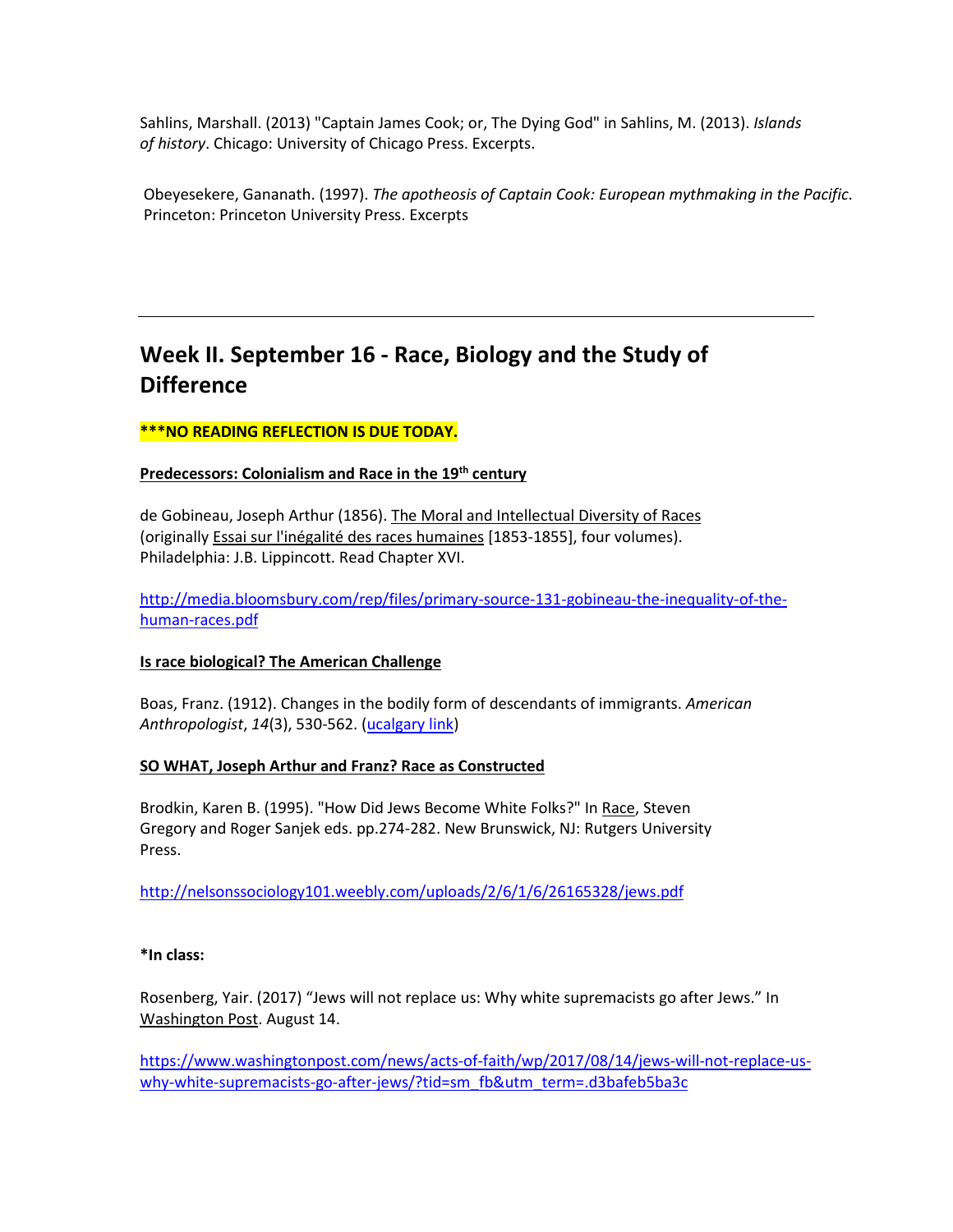VICE NEWS. (2017) *Charlottesville: Race and Terror*. Excerpts. [https://news.vice.com/story/vice](https://news.vice.com/story/vice-news-tonight-full-episode-charlottesville-race-and-terror)[news-tonight-full-episode-charlottesville-race-and-terror](https://news.vice.com/story/vice-news-tonight-full-episode-charlottesville-race-and-terror)

# **Week III. September 23 - The Logics of History and its Consequences**

**\*\*\*READING REFLECTION FOR WEEK II IS DUE TODAY, AT THE BEGINNING OF CLASS.**

#### **Predecessors: Diffusionism, Ladders of Civilization and Human Progress**

Morgan, Lewis H. (1977[1877]). Ancient Society. New York: Gordon Press. Please read the Table of Contents and Chapter 4 (pp  $42 - 53$ ). [http://classiques.uqac.ca/classiques/morgan\\_lewis\\_henry/ancient\\_society/ancient\\_society.pd](http://classiques.uqac.ca/classiques/morgan_lewis_henry/ancient_society/ancient_society.pdf)f

#### **Society and evolution**

Darwin, Charles (1988[1859]). The Origin of Species by Means of Natural Selection. New York: Gramercy. Please read "Introduction" and "Recapitulation and Conclusion" (only from pp, 476, beginning with "Looking to geographical distribution…" to the end of pp.490.)

http://darwin-[online.org.uk/content/frameset?itemID=F373&viewtype=text&pageseq=1](http://darwin-online.org.uk/content/frameset?itemID=F373&viewtype=text&pageseq=1)

#### **SO WHAT, Charles? Contemporary evolutionism, diffusionism and progress**

Harry Truman's 1949 Inaugural Address, also known as "The Four Point Speech."

<http://www.bartleby.com/124/pres53.html>

#### **\*In class:**

Rostow, W. W. (1960). The Stages of Economic Growth: A Non-Communist Manifesto. Cambridge University Press. Excerpts

### **Week IV. September 30 - WMD I: What is 'society'? The Collective**

**\*\*\*READING REFLECTION FOR WEEK III IS DUE TODAY, AT THE BEGINNING OF CLASS.**

#### **Durkheim - Structures and Solidarities in 19th century society:**

Durkheim, Émile (1947[1893]). The Division of Labor in Society, George Simpson transl. New York: Free Press. Please read IV on pages 105 – 110, and read IV on pages 129 – the end of 131.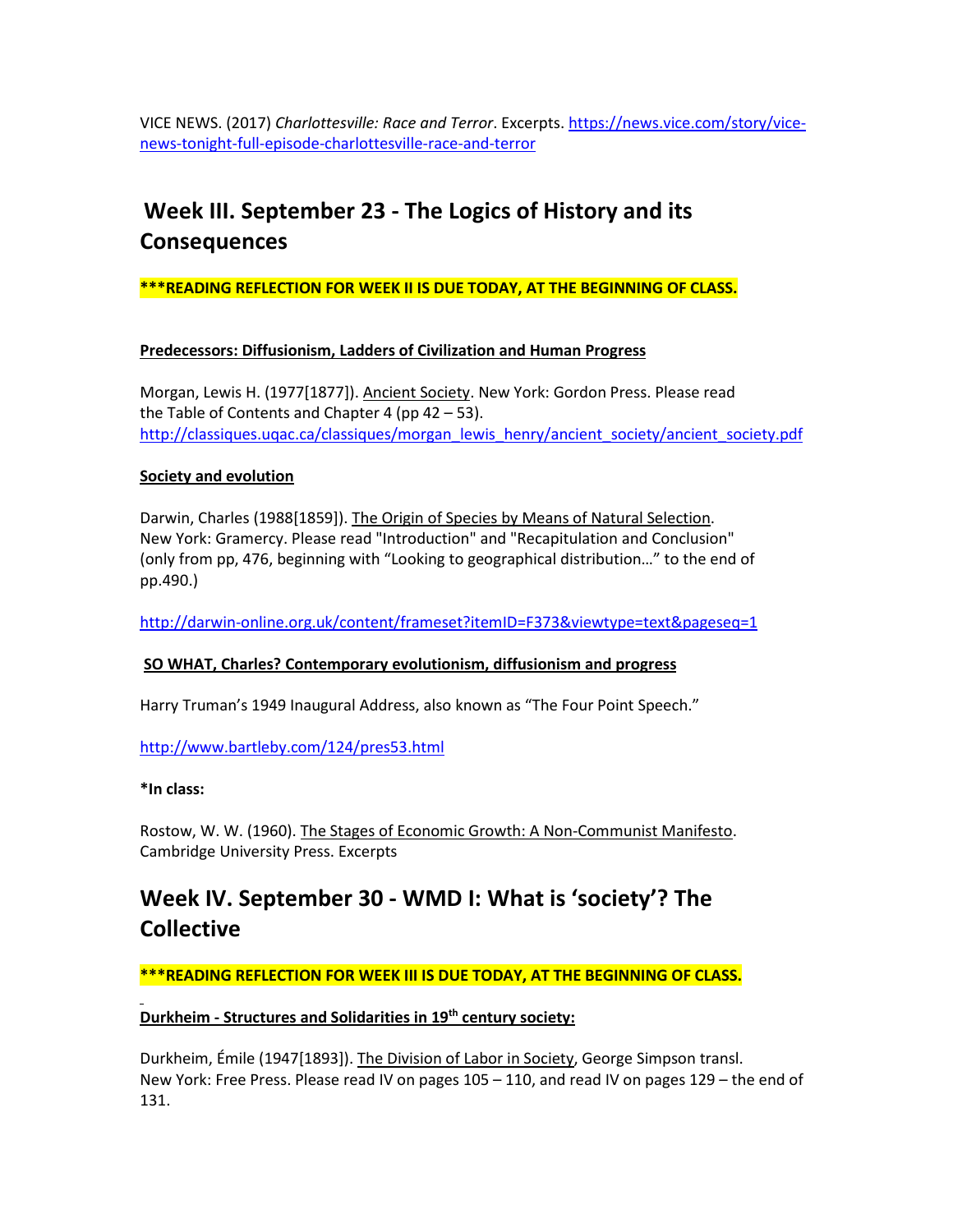[http://fs2.american.edu/dfagel/www/Class%20Readings/Durkheim/Division%20Of%20Labor%2](http://fs2.american.edu/dfagel/www/Class%20Readings/Durkheim/Division%20Of%20Labor%20Final%20Version.pdf) [0Final%20Version.pdf](http://fs2.american.edu/dfagel/www/Class%20Readings/Durkheim/Division%20Of%20Labor%20Final%20Version.pdf)

Durkheim, Emile. *The Elementary Forms of the Religious Life [1912]*. na, 1959. Please read exceprts from the conclusion, pp 418-428 (Part I), pp 433 – the end of 445.

[http://home.ku.edu.tr/~mbaker/CSHS503/DurkheimReligiousLife.pdf](http://home.ku.edu.tr/%7Embaker/CSHS503/DurkheimReligiousLife.pdf)

#### **SO WHAT, Émile? Nationalism and Solidarity in Contemporary Europe**

Anderson, B. (2006). *Imagined communities: Reflections on the origin and spread of nationalism*. Verso Books. Please read the introduction.

<https://www2.bc.edu/marian-simion/th406/readings/0420anderson.pdf>

Please watch the following *before class:*

**Note:** The following video contains hateful language, as well as bigoted and racially prejudiced statements. We are watching it in order to analyze contemporary notions of identity amongst certain European citizens more thoroughly.

Bjorn Hocke's speech in Munich on the Refugee Crisis in Europe: <https://www.youtube.com/watch?v=jjlKO6hCRoc>

### **Week V. October 7 - WMD II: What is 'society'? Structure**

### **\*\*\*READING REFLECTION FOR WEEK IV IS DUE TODAY, AT THE BEGINNING OF CLASS. TEXTBOOK DRAFT PLANS MAY BE HANDED IN TODAY.**

### **Marx: The Structure of History**

Marx, Karl. (1978) Selections from *The German Ideology.* (open online source) **Please read Part A only.** Marx - German Ideology excerpt.pdf

#### **Marx: Capitalist Formations**

Marx, Karl. (1978) Selections from *Capital*. In *The Marx-Engels Reader*. Ed. Robert C.Tucker, New York: Norton. **Please read the whole excerpt:** Marx 3.pdf

#### **SO WHAT, Karl? Marx and Capitalism today**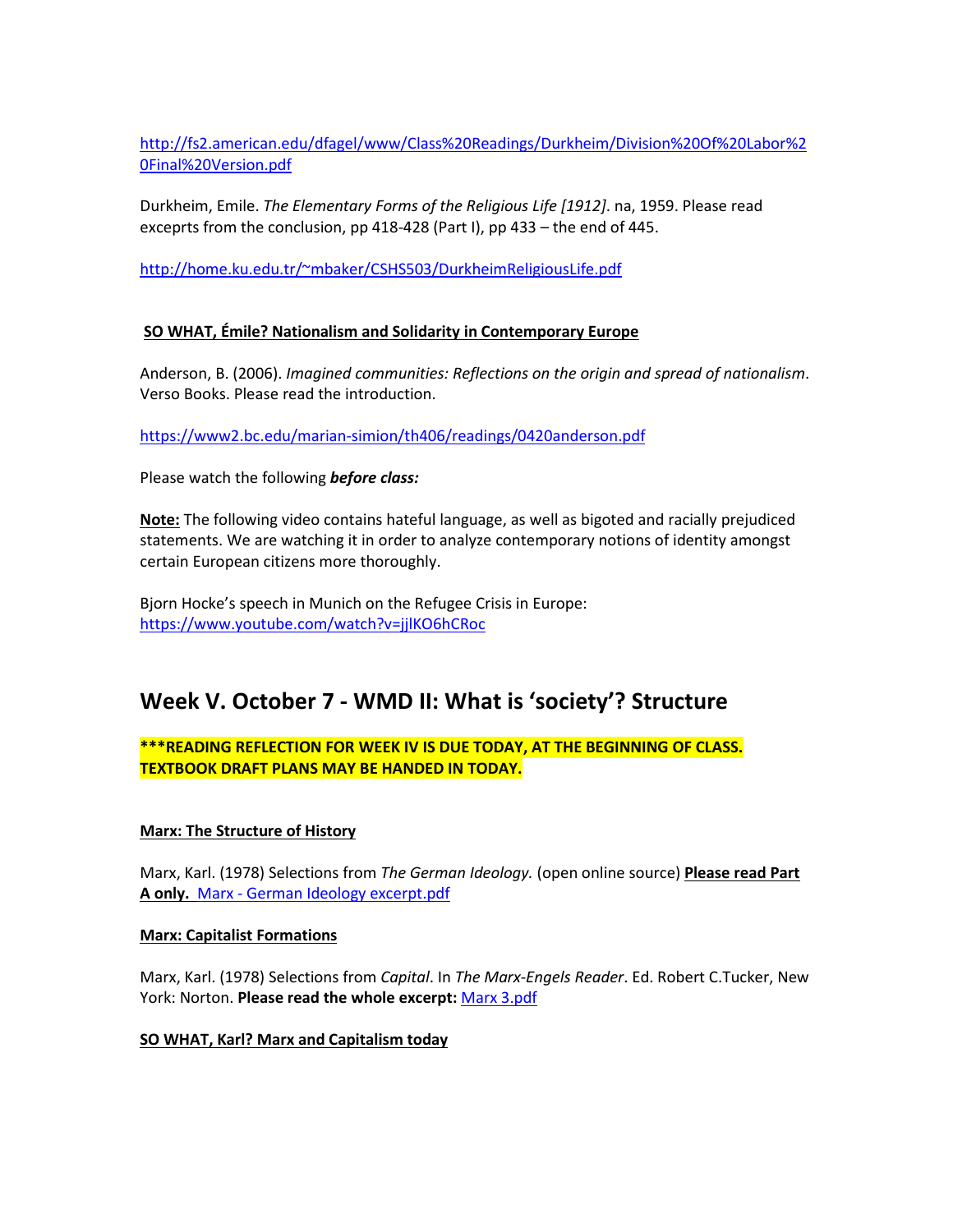Cronon, Wiliam. (1995) "The Trouble with Wilderness; or, Getting Back to the Wrong Nature." *In* Uncommon Ground: Rethinking the Human Place in Nature. New York: W.W. Norton & Co, pp 69-90)

[http://www.williamcronon.net/writing/Cronon\\_Trouble\\_with\\_Wilderness\\_1995.pdf](http://www.williamcronon.net/writing/Cronon_Trouble_with_Wilderness_1995.pdf)

**\*In class:** *Metropolis* (1927) dir. Fritz Lang

### **Week VI. October 21 - WMD III: What is 'society'? Ideology**

#### **\*\*\*READING REFLECTION FOR WEEK V IS DUE TODAY, AT THE BEGINNING OF CLASS. TEXTBOOK DRAFT PLANS MAY BE HANDED IN TODAY.**

#### **Weber: Taking Marx's Camera Obscura seriously**

Weber, M. (2002). *The Protestant Ethic and the Spirit of Capitalism: and other writings*. Penguin. Please read chapter 2: The Spirit of Capitalism, pp 13 – 38.

[https://is.muni.cz/el/1423/podzim2013/SOC571E/um/\\_Routledge\\_Classics\\_\\_\\_Max\\_Weber](https://is.muni.cz/el/1423/podzim2013/SOC571E/um/_Routledge_Classics___Max_Weber-The_Protestant_Ethic_and_the_Spirit_of_Capitalism__Routledge_Classics_-Routledge__2001_.pdf)-The\_Protestant\_Ethic\_and\_the\_Spirit\_of\_Capitalism\_Routledge\_Classics -[Routledge\\_\\_2001\\_.pdf](https://is.muni.cz/el/1423/podzim2013/SOC571E/um/_Routledge_Classics___Max_Weber-The_Protestant_Ethic_and_the_Spirit_of_Capitalism__Routledge_Classics_-Routledge__2001_.pdf)

#### **Weber: The Elective Affinities of Protestantism and Capitalism**

Weber, M. (2002). *The Protestant Ethic and the Spirit of Capitalism: and other writings*. Penguin. Please read chapter 5: Asceticism and the Spirit of Capitalism, pp 102 – 125.

#### **SO WHAT, Weber? Rationalization and Capitalism Today**

Ritzer, George. The McDonaldization of Society [http://antropologi.fib.ugm.ac.id/wp-content/uploads/George-Ritzer-The-McDonaldization-of-](http://antropologi.fib.ugm.ac.id/wp-content/uploads/George-Ritzer-The-McDonaldization-of-Society.pdf)[Society.pdf](http://antropologi.fib.ugm.ac.id/wp-content/uploads/George-Ritzer-The-McDonaldization-of-Society.pdf)

### **Week VII. October 28 - What's your Function? (and structure?)**

**\*\*\*READING REFLECTION FOR WEEK VI IS DUE TODAY, AT THE BEGINNING OF CLASS.**

#### **Malinowski: Stranded on an Island with nowhere to go**

Malinowski, B. (1944). A Scientific Theory of Culture, and Other Essays. **Please read "What is culture?" pp 36 -42; and "The Functional Analysis of Culture," pp 67 – 74**. [Link to reading](https://monoskop.org/images/f/f5/Malinowski_Bronislaw_A_Scientific_Theory_of_Culture_and_Other_Essays_1961.pdf)

#### **Radcliffe-Brown and an elaboration of function**

Radcliffe-Brown, A. R. (1935). On the concept of function in social science. *American Anthropologist*, *37*(3), 394-402. [\(ucalgary link\)](http://www.jstor.org.ezproxy.lib.ucalgary.ca/stable/pdf/661962.pdf)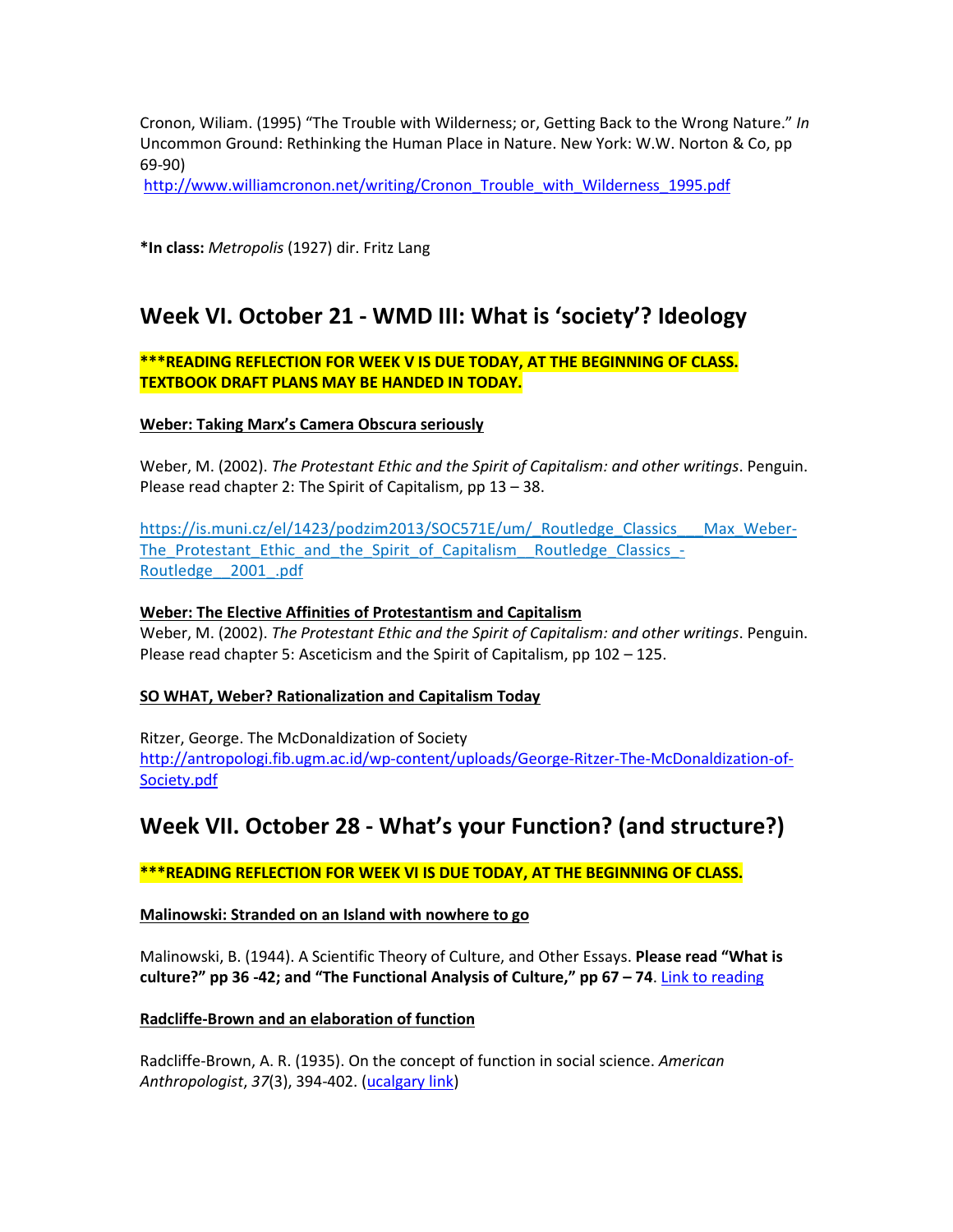#### **SO WHAT, Brony and Alfred? Structural Functionalism in Sudan and Iraq Today**

Evans-Pritchard, E. E. (1940). *The Nuer* (Vol. 940). Clarendon: Oxford. **Please read the following abridged excerpt, from pp 64 - 77**. [Link to text.](https://www.uio.no/studier/emner/sv/sai/SOSANT1000/h14/pensumliste/evans-pritchard_the_nuer.pdf)

Eisenstadt, Michael Lt.Col. (2007) "Anthropology 101 for Soldiers: What is a tribe?" *In Military Review.* 

<https://www.washingtoninstitute.org/uploads/Documents/opeds/46e959386ed5a.pdf>

### **Week VIII: November 4 - Structuralism**

**\*\*\*READING REFLECTION FOR WEEK VII IS DUE TODAY, AT THE BEGINNING OF CLASS. TEXTBOOK CHAPTER DRAFTS ARE DUE IN CLASS TODAY.** 

#### **Linguistic Structuralism:**

De Saussure, F., Baskin, W., & Meisel, P. (2011). *Course in general linguistics*. Columbia University Press. In Part One: General Principles (pp 65), **please read Chapter 1: The Nature of the Linguistic Sign, and Chapter 2: Immutability and Mutability of the Sign**. The reading is pp 65 - 78. [Link to text](http://home.wlu.edu/%7Elevys/courses/anth252f2006/saussure.pdf) .

#### **French Structuralism**

Lévi-Strauss, C. (1963). *Structural anthropology* (Vol. 1). Basic Books. Please read "The Effectiveness of Symbols," pp 186 – 205. Note: you do not want to do this late at night.

https://monoskop.org/images/e/e8/Levi-[Strauss\\_Claude\\_Structural\\_Anthropology\\_1963.pdf](https://monoskop.org/images/e/e8/Levi-Strauss_Claude_Structural_Anthropology_1963.pdf)

### **SO WHAT, Ferdinand and Claude? The 'original' binary structure: male and female**

De Beauvoir, Simone. (1976) *The second sex*. Trans. H.M. Parshley. New York: Albert Knopf. Please **only read** the introduction, from xv – xxix.

<http://class.guilford.edu/psci/mrosales/gender/The%20Second%20Sex.pdf>

### **Week IX: November 18 - The 'structure' of gender**

**Male and Female as Binary Structure**

**\*\*\*READING REFLECTION FOR WEEK VII IS DUE TODAY, AT THE BEGINNING OF CLASS.**

Ortner, S. B. (1972). Is female to male as nature is to culture?. *Feminist studies*, *1*(2), 5-31. [ucalgary link](http://classes.uleth.ca/201001/anth1000a/women%20culture.pdf)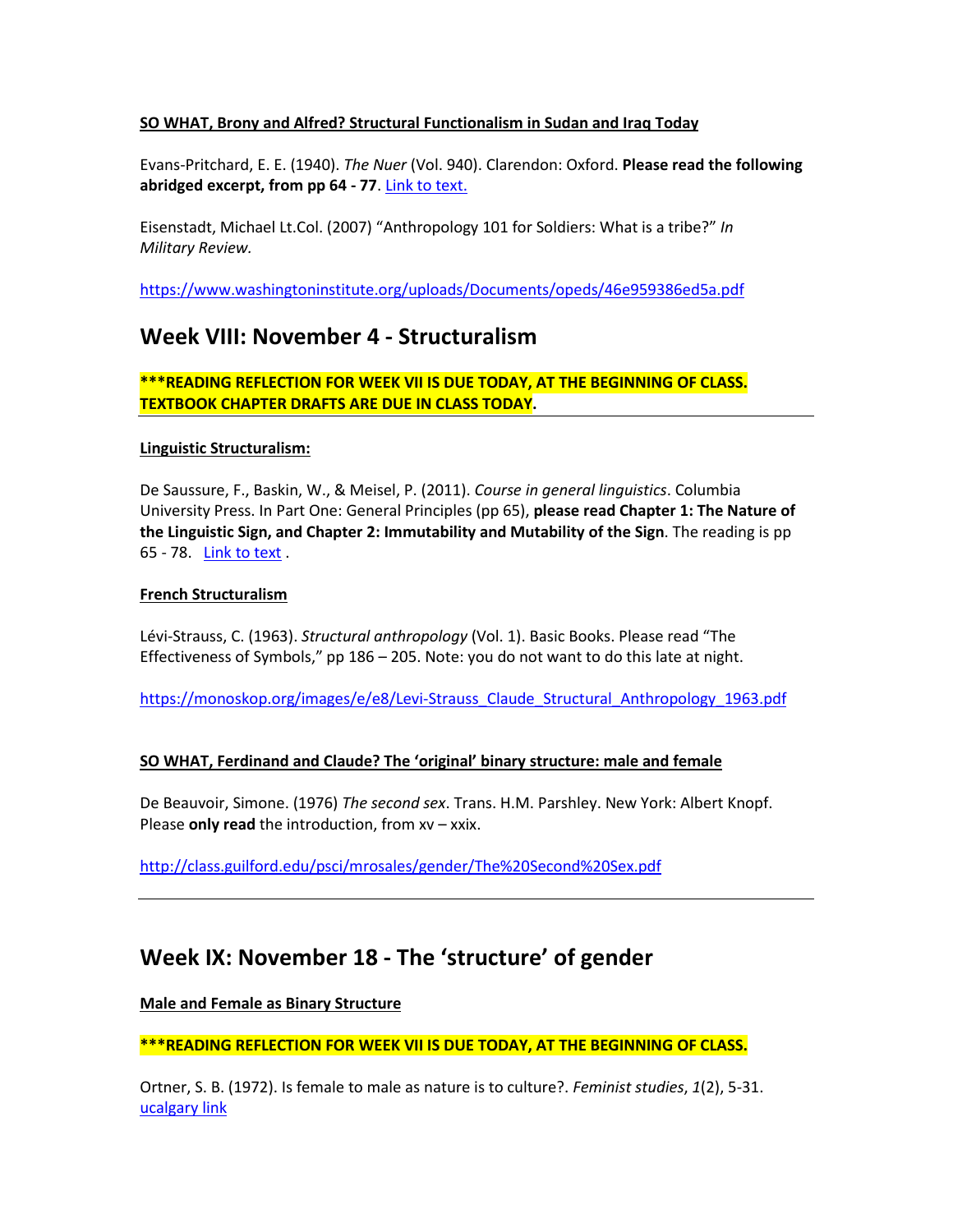#### **Feminists rethinking the institution of The Family**

Collier, J., Rosaldo, M. Z., & Yanagisako, S. *Is there a Family?* (pp. 71-81). In Lancaster, R. N., & Di Leonardo, M. (1997). *The gender/sexuality reader: culture, history, political economy*. Routledge.

[http://www.mit.edu/~shaslang/Teaching/CollieretalITF.pdf](http://www.mit.edu/%7Eshaslang/Teaching/CollieretalITF.pdf)

#### **SO WHAT? Beyond the Binary**

Valentine, David. (2004) "The categories themselves." *GLQ: A Journal of Lesbian and Gay Studies* 10, no. 2 : 215-220. [ucalgary link](http://sites.middlebury.edu/soan191/files/2013/08/valentinecategories.pdf)

Levy, Ariel (2014). "Where the Bois Are" in *New York Magazine*. [Link to story](http://nymag.com/nymetro/news/features/n_9709/)

### **Week X: November 25 - Post-structure and Post-structuralism**

#### **Foucault**

**\*\*\*READING REFLECTION FOR WEEK IX IS DUE TODAY, AT THE BEGINNING OF CLASS. TEXTBOOK INTRODUCTION DRAFTS ARE DUE TODAY.**

Foucault, M. (1990). The history of sexuality: An introduction, volume I.*Trans. Robert Hurley. New York: Vintage*. [This is a link to the entire text.](https://suplaney.files.wordpress.com/2010/09/foucault-the-history-of-sexuality-volume-1.pdf) Please read **only Part I: We "Other Victorians,"** pg 3 - 13.

Foucault, M. (1990). The history of sexuality: An introduction, volume I.*Trans. Robert Hurley. New York: Vintage*. [This is a link to the entire text.](https://suplaney.files.wordpress.com/2010/09/foucault-the-history-of-sexuality-volume-1.pdf) Please read **only Part III: Scientia sexualis**, pg 53 - 73.

#### **November 30: SO WHAT, Michel? The Performance of Gender**

Butler, Judith. (2011) *Bodies that matter: On the discursive limits of sex*. New York: Taylor & Francis. [Link to text](https://www2.warwick.ac.uk/fac/arts/english/currentstudents/pg/masters/modules/femlit/bodies-that-matter.pdf)

**\*In class:** *Paris is Burning* (1990) excerpts[. Link here.](https://www.youtube.com/watch?v=hedJer7I1vI)

# **Week XI: December 4 - Beyond binaries: "Writing Culture" and Representation**

**Is ethnography truth? Is Male to Female as West is to East?**